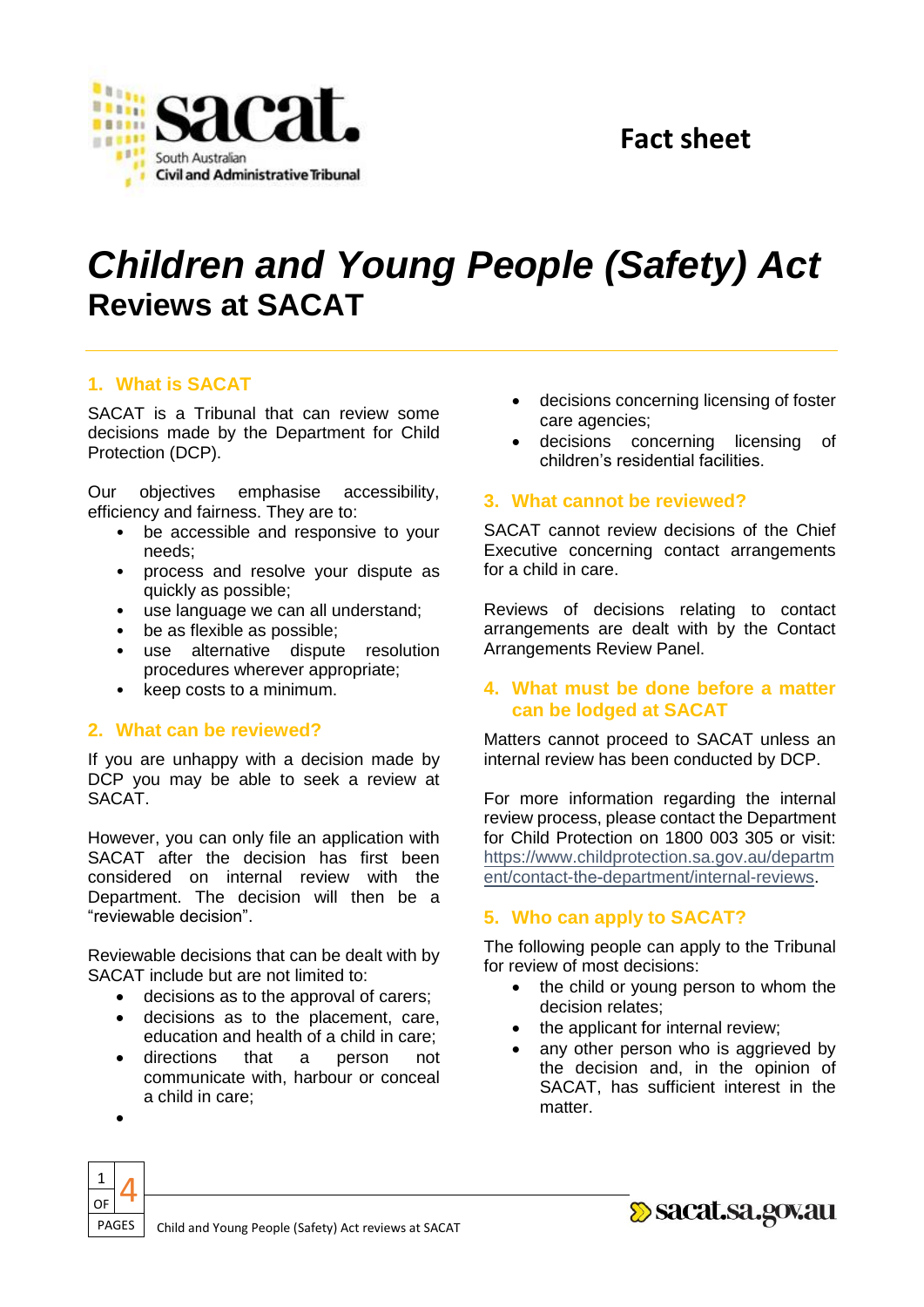For decisions about applications for:

- approval as a carer;
- a licence to run a foster agency; or
- a licence to run a children's residential facility;

only the applicant for the approval or licence can apply to the Tribunal for review.

For decisions about cancellation of:

- approval as a carer;
- a licence to run a foster agency; or
- a licence to run a children's residential facility;

only the person, foster care agency or children's residential facility to which the relevant decision relates can apply to the Tribunal for review.

# **6. How can SACAT decide a review?**

When determining an application SACAT can:

- confirm that the decision is correct;
- vary the decision in some way; or
- find that the decision was incorrect: and
	- o either substitute its own decision; or
	- o send it back to DCP for further consideration.

SACAT will generally deal with these matters by way of a conference and/or hearing process.

Sometimes SACAT will approve a compromise outcome agreed by the parties during a conference convened by a Tribunal Member or Deputy Registrar.

All parties are able to file documentation in support of their case and the Tribunal will receive from DCP a copy of the documentation which was taken into consideration by them when determining the decision under review.



#### **7. Participation at hearings or conferences**

It is the preference of the Tribunal that all parties attend in person where it is reasonable to do so.

Participation is available by telephone or video link if approved by the Tribunal prior to the hearing or conference.

Where appropriate, people who reside over an hour or more travel-time from the CBD of Adelaide are able to attend by telephone.

SACAT has Police Protective Security Officers on site during opening hours. If you have any specific security concerns relating to an application you should contact SACAT prior to attending the Tribunal and inform us so we can ask SAPOL to investigate.

# **8. What will happen at a conference?**

The conference process is an opportunity for people involved in a dispute to meet face to face, where possible, and discuss the issues in dispute with a view to reaching an agreement.

The process might require more than one meeting and additional information to be provided.

You will be assisted in a conference by a Tribunal Member or Deputy Registrar to help explore options for reaching agreement.

The Tribunal is solely responsible for deciding who may attend the conference.

# **9. What will happen at a directions hearing?**

A directions hearing is a short hearing that usually lasts around 30 minutes. The purpose of the directions hearing is to make all arrangements to ensure the matter is ready to proceed to a full hearing.

Matters considered at a directions hearing can include:



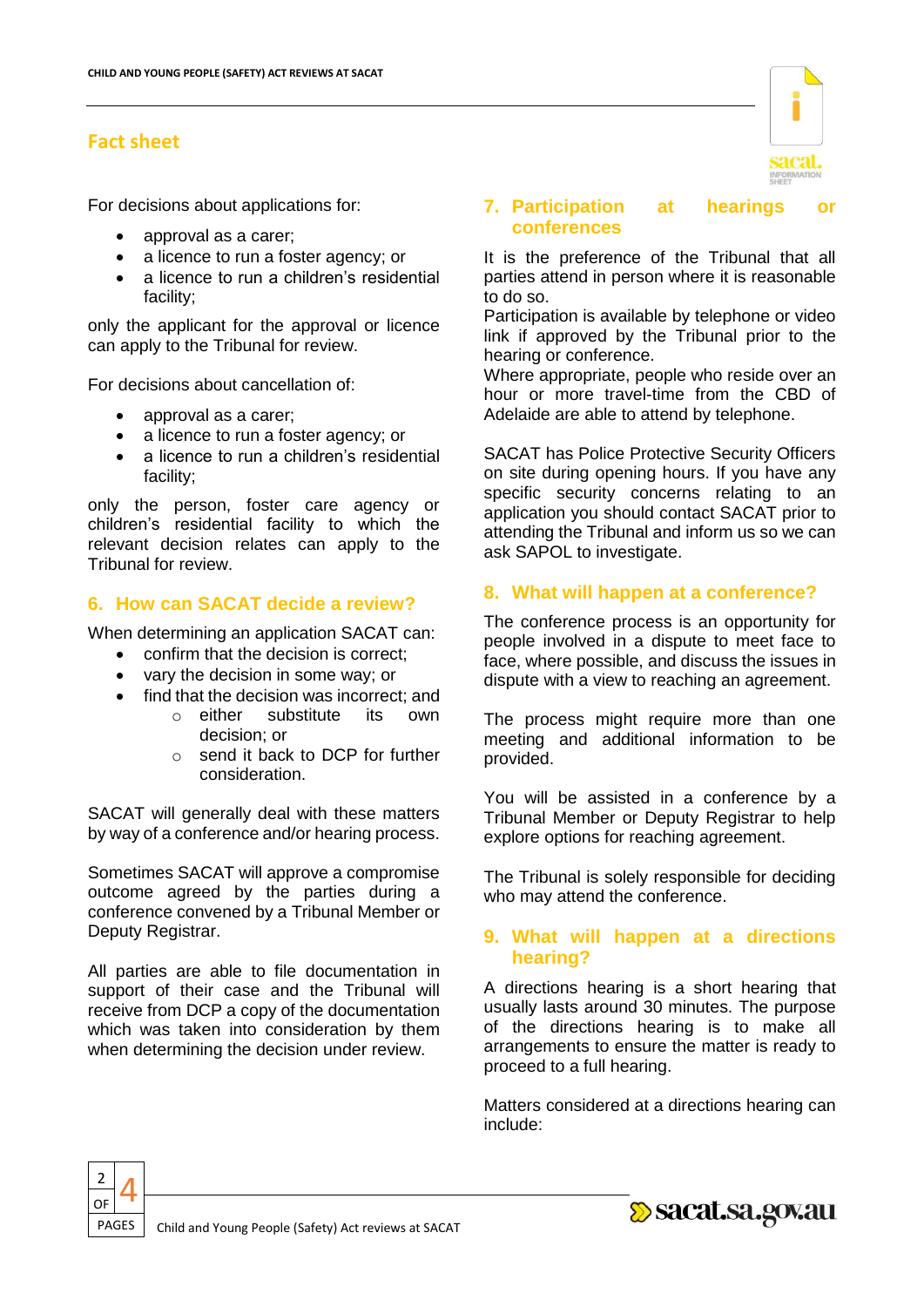- how to best seek the views of the child or young person;
- **•** setting the time, duration and location of the hearing;
- deciding who may attend the hearing;
- ensuring that all required documentation is filed and given to the other parties (where appropriate);
- any other matter that needs to be determined by the Tribunal before the full hearing.

# **10.What will happen at a hearing?**

A hearing will be overseen by an independent tribunal member. The member will ask each party to present their case and review all the evidence presented.

During the hearing the parties will have an opportunity to speak, present documentation and call witnesses that have been approved by the Tribunal.

At the conclusion of the hearing, the member may choose to announce their decision straight away or deliver their decision in writing at a later time.

# **11.Priorities of Child Protection proceedings**

In dealing with applications involving children, the main aim of the Tribunal will be to:

- obtain and understand the views of the child or young person in a way that is most suited to that child or young person;
- make decisions that protect the rights or welfare of the child or young person; and
- use processes that are child-friendly and inclusive.

# **12.How do I apply?**

The SACAT application form is available from our website: [www.sacat.sa.gov.au.](http://www.sacat.sa.gov.au/)

The form is an online form and can be found by using a keyword search 'child'. If you are unable to complete the form online, you can contact the Tribunal for assistance on 1800 723 767 (select option 1, then 3).

Fees can be paid online at the time of lodging your application. For up-to-date information about fees please refer to the SACAT website: [https://www.sacat.sa.gov.au/applications-and](https://www.sacat.sa.gov.au/applications-and-hearings/fees-and-charges)[hearings/fees-and-charges](https://www.sacat.sa.gov.au/applications-and-hearings/fees-and-charges)

Children are not required to pay an application fee if they are making the application on their own behalf.

In some instances an applicant may be entitled to a full fee waiver. For more information on fee waiver options please refer to the SACAT website:

[https://www.sacat.sa.gov.au/applications-and](https://www.sacat.sa.gov.au/applications-and-hearings/fees-and-charges/fee-waivers-and-exemptions)[hearings/fees-and-charges/fee-waivers-and](https://www.sacat.sa.gov.au/applications-and-hearings/fees-and-charges/fee-waivers-and-exemptions)[exemptions](https://www.sacat.sa.gov.au/applications-and-hearings/fees-and-charges/fee-waivers-and-exemptions)

You must pay the required fee or receive approval of a fee waiver before your application can be listed for a conference or a hearing.

If you are assisting a child to make an application please call (08) 7424 7189 and speak to a Senior Community Access Officer.

#### **13.How long do I have to seek a review from SACAT?**

An application must be made within 28 days after you receive a notice of the results of your internal review.

SACAT may allow an extension of time if satisfied that special circumstances exist, and another party will not be unreasonably disadvantaged by the delay in commencing the proceedings.